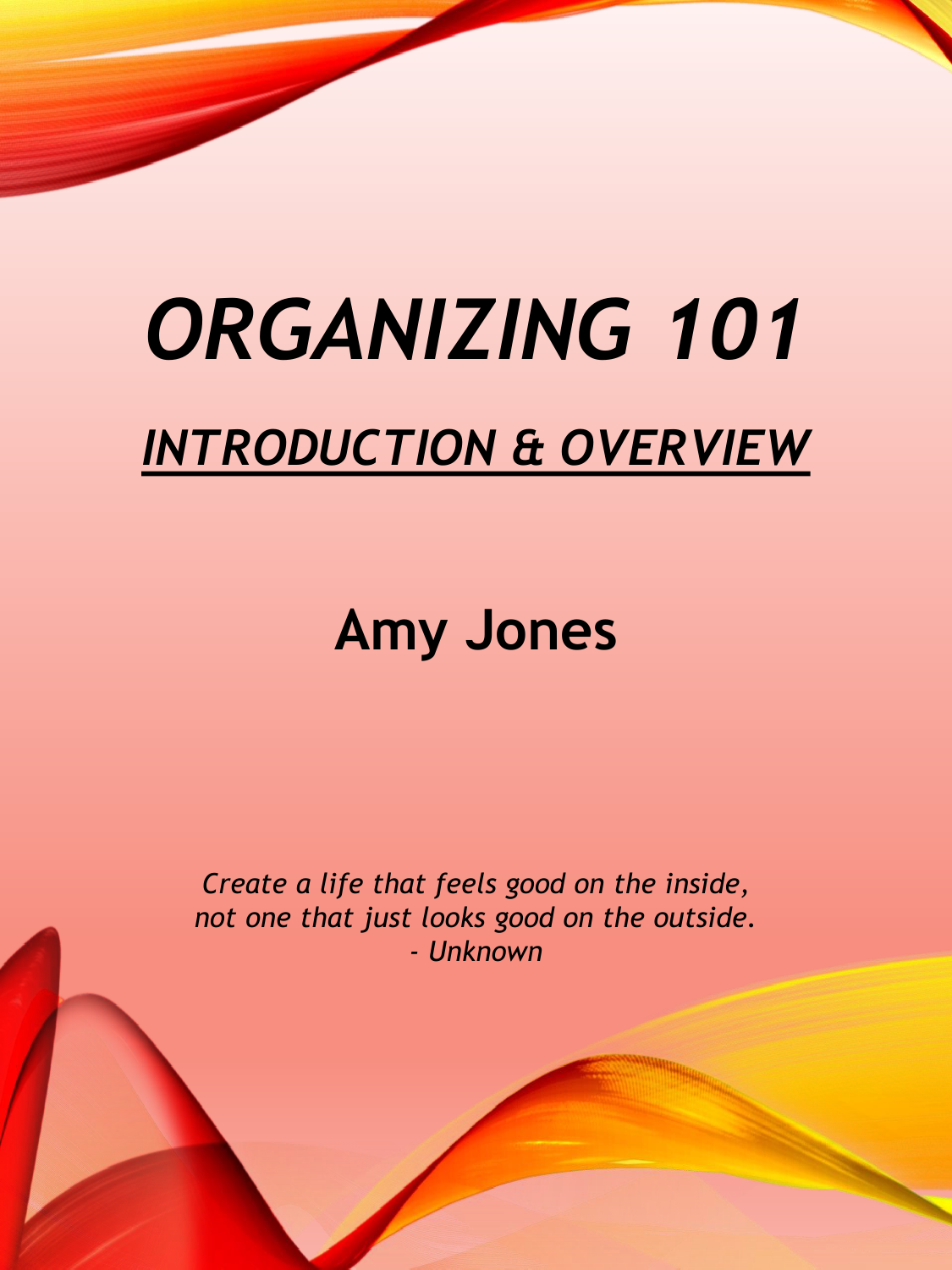# **ORGANIZING 101**

The information contained in this publication came about due to the feedback, observations and information I gathered while speaking to over 1,000 people on the topic *Getting Rid of Possessions, It's Harder Than You Think .* This program was created specifically for Senior Access/Generations Group at Methodist Health Systems.

During this series, there were some common threads:

- #1 Being organizing means something different to everyone.
- #2 Clutter means something different to everyone.
- #3 People will justify keeping almost anything if it has sentimental or perceived value.
- #4 Higher value is typically placed on items that have a high level of emotional attachment.
- #5 People tend to keep things out of guilt or obligation.

These are the common threads that I've experienced working with thousands of clients as well. Typically, it is only when someone is forced to make a change that they will do it. Becoming open, willing and able to accept advice, help and solutions creates a healthier course for positive actions and transformation. My ultimate organizing goal is to get you to the point where you only spend 15 minutes per day maintaining the plan that has been created for you.

### *I have found getting organized involves these simple concepts:*

It is about making you comfortable in your own home.

It is about walking in your home and the first thing you see makes you smile.

It is about surrounding yourself with things you love and that bring you happiness.

### *Only YOU can define YOUR feeling of happiness and comfort.*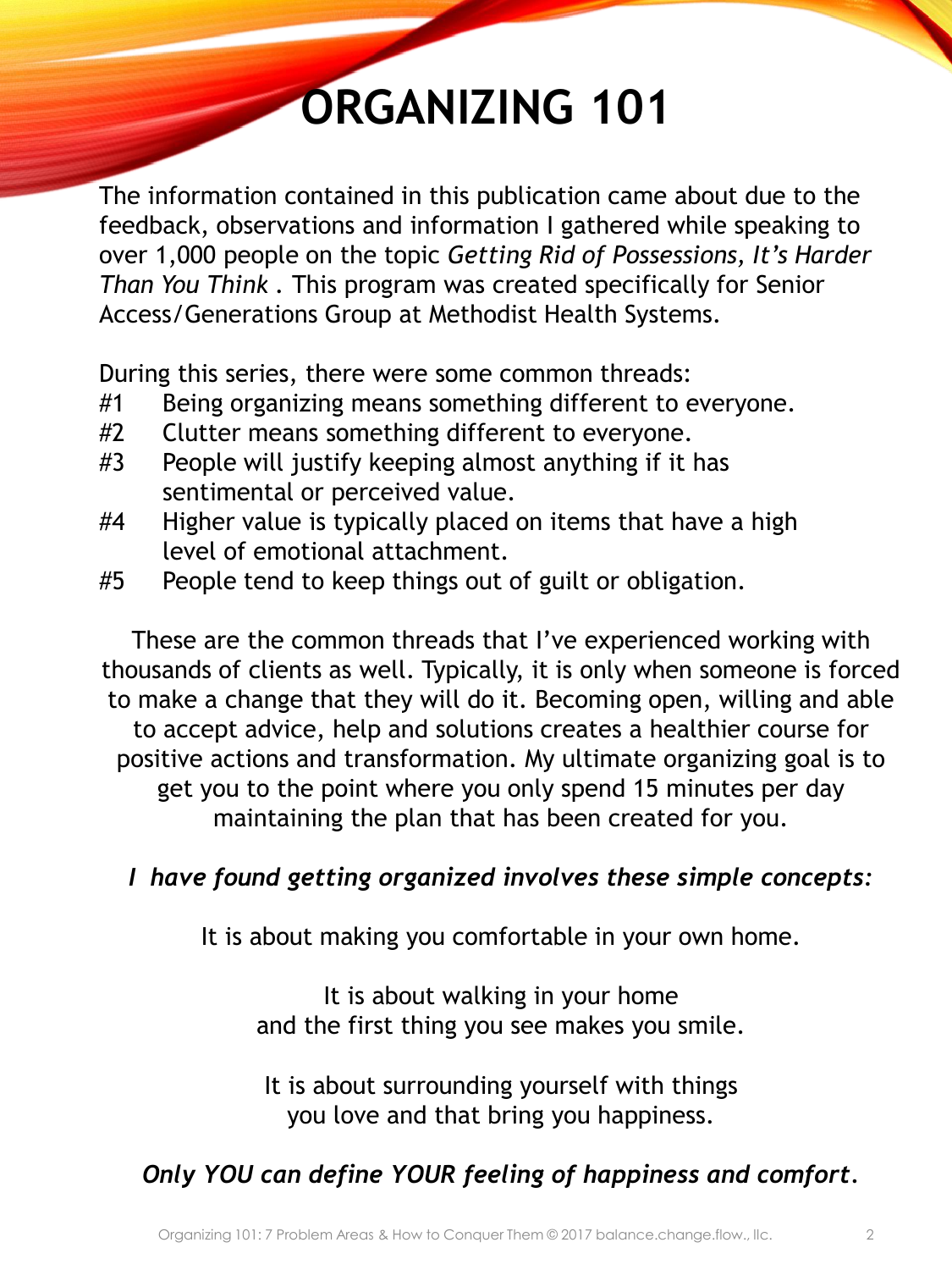## **HOW CLUTTER HAPPENS**

You collect things for a variety of reasons: you'll use it someday, it has sentimental value, or you spent good money on it, so you feel you need to keep the item, even if you haven't touched or used it in weeks, months, or years.

You might be holding on to that book you bought a year ago that you know you'll read when you have time or those amazing pair of shoes that you'll wear for just the right occasion (even though they kill your feet).

But what you hate to admit is you probably made a mistake in buying those things in the first place. And in the second place, it literally hurts your brain to come to terms with that fact.

Researchers at Yale recently identified that there are two areas in your brain associated with pain. These areas actually light up in response to letting go of items you own and feel attached to.

This is the same area of the brain that lights up when you feel physical pain from cutting your finger or drinking hot coffee. Your brain translates the loss of one of your valued possessions into something that causes you physical pain.

*And, the fact of the matter is, the more you've committed emotionally or financially to an item, the more you want to keep it around.*

*Then, when you introduce new items into your life, you immediately associate value with these items, making it harder for you to give them up in the future.* 

*This psychological connection to things is what leads to the accumulation of stuff.*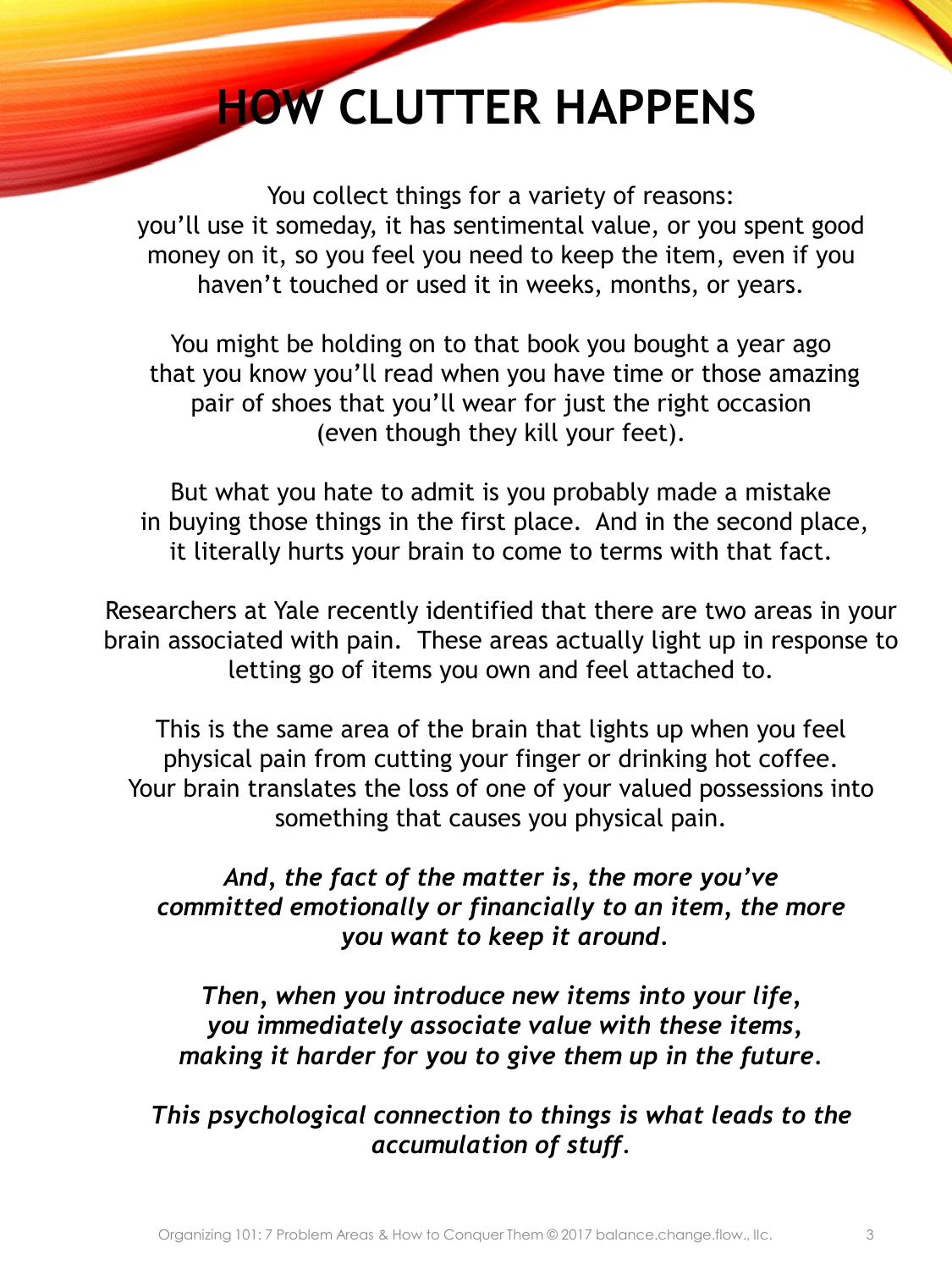### **CLUTTER'S IMPACT ON YOUR BRAIN**

*It is a fact: things in your surroundings can have a negative impact on your ability to focus and process information.* 

A study conducted by neuroscientists at Princeton University, found that physical clutter in your surroundings competes for your attention, resulting in decreased performance and increased stress.

A team of UCLA researchers recently observed 32 Los Angeles families and found that **all** the mothers' stress hormones spiked during the time they spent dealing with their belongings.

### *Like what multitasking does to your brain, physical clutter overloads your senses, making you feel stressed, and impairs your ability to think creatively.*

### **Clutter Isn't Just Physical**

When you have to-do items constantly floating around in your head (thought-soup) or your phone rings or vibrates regularly, your brain doesn't get a chance to fully enter creative flow or process experiences.

When your brain has too much on its plate and doesn't function to its full capacity which can have serious negative results:

> You become awful at: -filtering information -switching quickly between tasks -keeping a strong working memory

### *The overconsumption of digital stuff has the same effect on your brain as physical clutter*.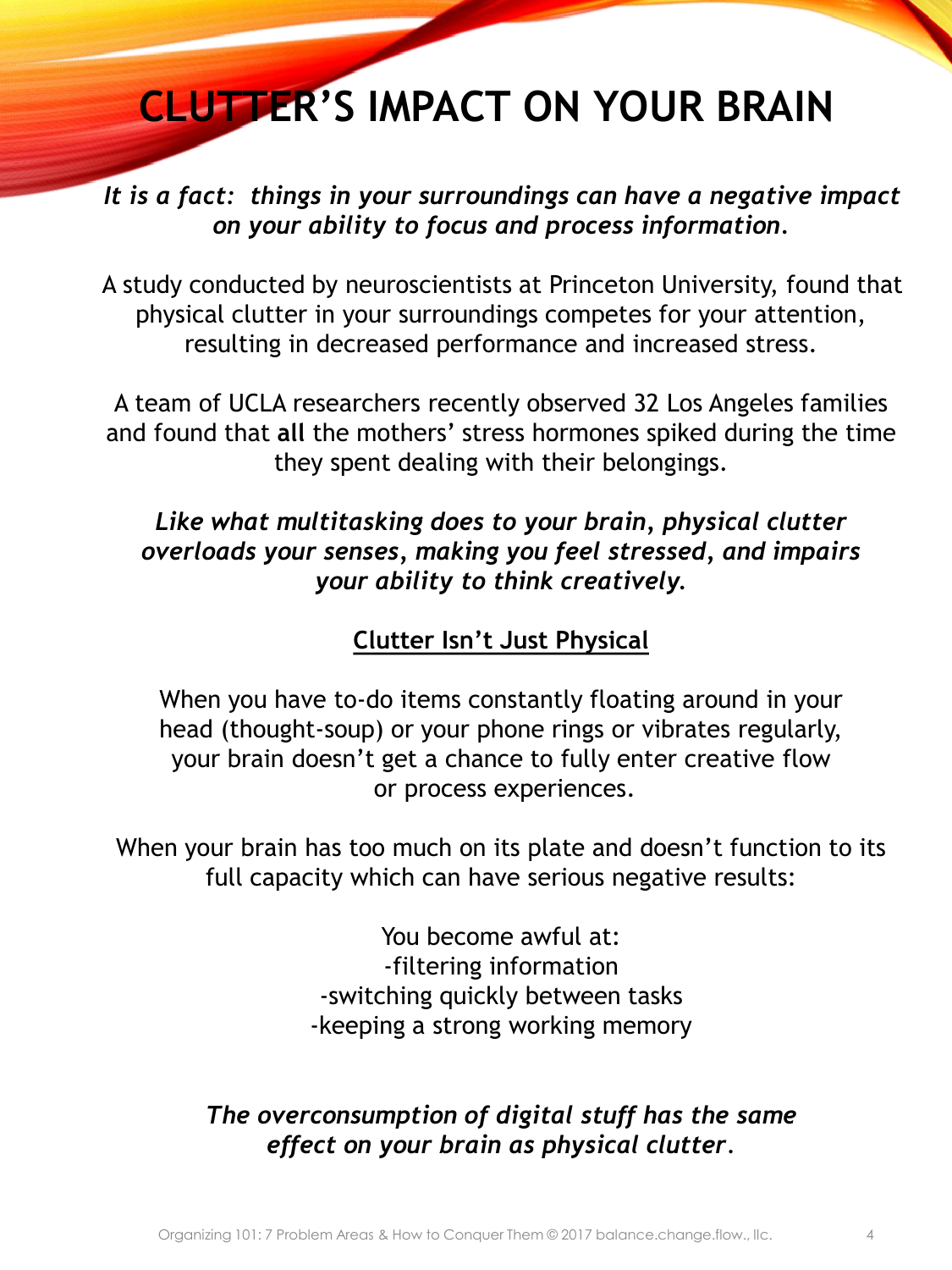#### *WHY MESS CAUSES STRESS THE MENTAL COST OF CLUTTER* RESOURCE: SHERRIE BOURG CARTER PSY.D (PSYCHOLOGY TODAY)

Clutter can play a significant role in how we feel about our homes, our workplaces, and ourselves. Messy homes and work spaces leave us feeling anxious, helpless, and overwhelmed. Yet, rarely is clutter recognized as a significant source of stress in our lives.

#### *Why does mess lead to so much stress?*

Clutter bombards our minds with excessive stimuli (visual, olfactory, tactile), causing our senses to work overtime on stimuli that aren't necessary or important.

Clutter distracts us by drawing our attention away from what our focus should be on.

> Clutter makes it more difficult to relax, both physically and mentally.

Clutter constantly signals to our brains that our work is never done.

Clutter makes us anxious because we're never sure what it's going to take to get through to the bottom of the pile.

Clutter creates feelings of guilt ("I should be more organized") and embarrassment, especially when others unexpectedly drop by our homes or work spaces.

Clutter inhibits creativity and productivity by invading the open spaces that allow most people to think, brain storm, and problem solve.

Clutter frustrates us by preventing us from locating what we need quickly (e.g. files and paperwork lost in the "pile" or keys swallowed up by the clutter).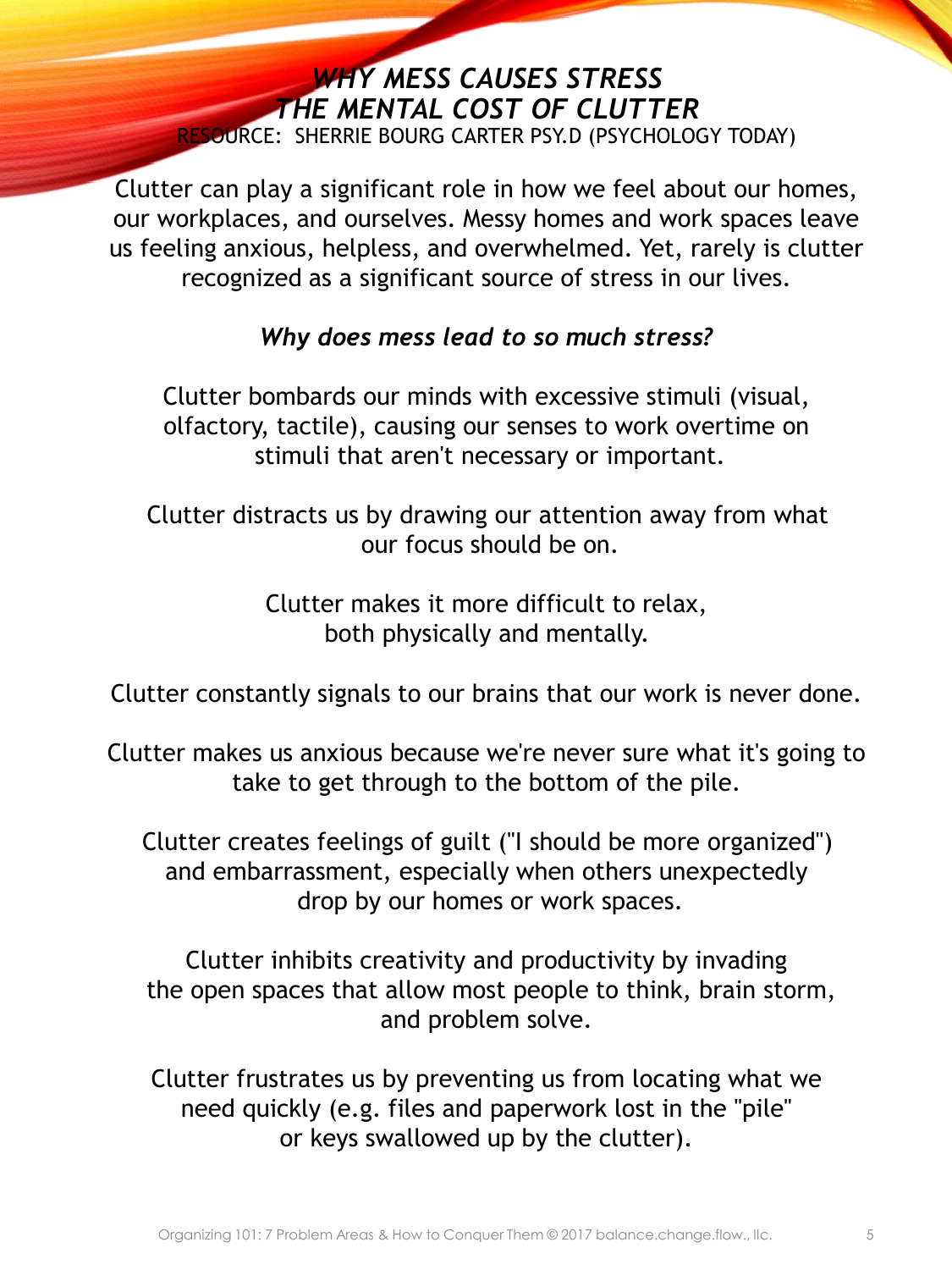## **ORGANIZING STATISTICS**

Over the course of our lifetime, we will spend a total of 3,680 hours or 153 days searching for misplaced items. The research found we lose up to nine items every day—or 198,743 in a lifetime. Phones, keys, sunglasses, and paperwork top the list. *The Daily Mail*

The \$8 billion home organization industry has more than doubled in size since the early 2000's—growing at a staggering rate of 10% each year. *Uppercase*

65 % of nationwide consumers polled noted that their household was at least moderately disorganized, 71 % said their quality of life would improve if they were better organized and 96% indicated they could save time every day by becoming more organized. *NAPO*

The top areas in homes where organizing services are requested are the home office or den, kitchen, closet, master bedroom and the garage/attic/basement areas. *NAPO*

When asked what the biggest challenge to improving organization, 32.9% said "lack of space", 27.3% said "finding the time", 25.2% said "too much stuff". *Homeworld Forecast Consumer Survey conducted by NPD Group*

1,397 people were asked "How long would it take you to get your house ready for dinner guests" and gave these answers: 65% said 4 hours or less, 11% said they would never invite anyone inside, 10% said 8 hours, 7% said 24 hours and 6% said 40 or more hours. *NAPO*

> 80% of our medical expenditures are stress related. *The Centers for Disease Control*

Stress-related illness costs the nation \$300 billion a year in medical costs and lost productivity. *American Institute of Stress*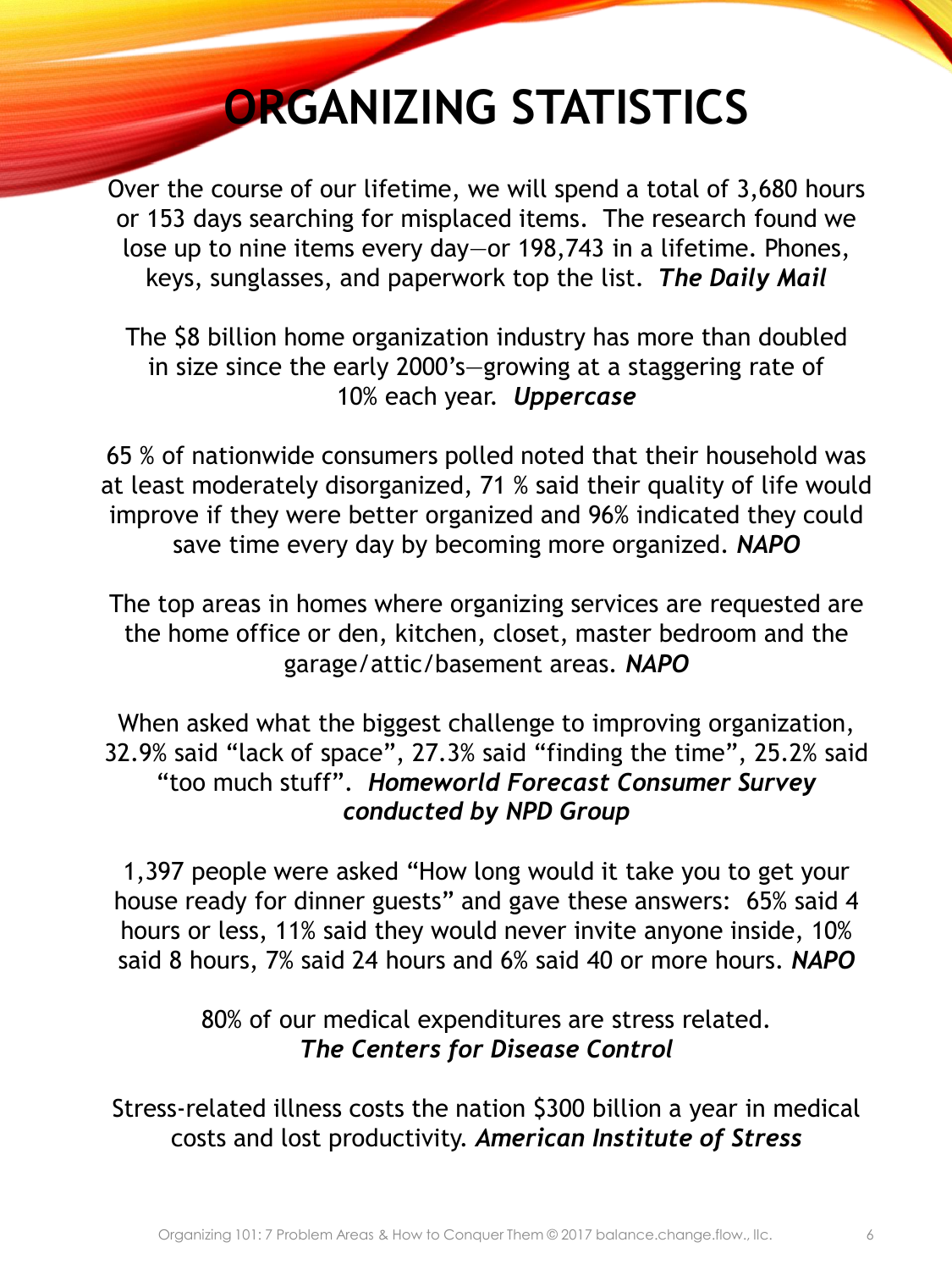### **ORGANIZING STATISTICS**

More than 1 out of 4 Americans would like to be better organized. *NAPO*

Home storage products have become a \$4.36 billion industry. *Newsweek*

55% of consumers polled say they would save 16 minutes to one hour a day if they were more organized. Those consumers are then wasting 2-15 days a year! *NAPO*

Average Americans spends one year of their life looking for lost or misplaced items. *US News and World Report*

On average, we spend 6 minutes looking for our keys in the morning. *IKEA*

The top five items men look for in their homes are clean socks, remote control, wedding album, car keys and driver's license. For women, the top five items are shoes, a child's toy, wallet, lipstick and the remote control. *IKEA*

The average American wastes 55 minutes a day (roughly 12 days a year) looking for things they own but can't find. *Newsweek*

Americans waste more than 9 million hours each day looking for lost and misplaced articles. *American Demographic Society*

> *80% of the clutter in your home is a result of disorganization, NOT a lack of space.*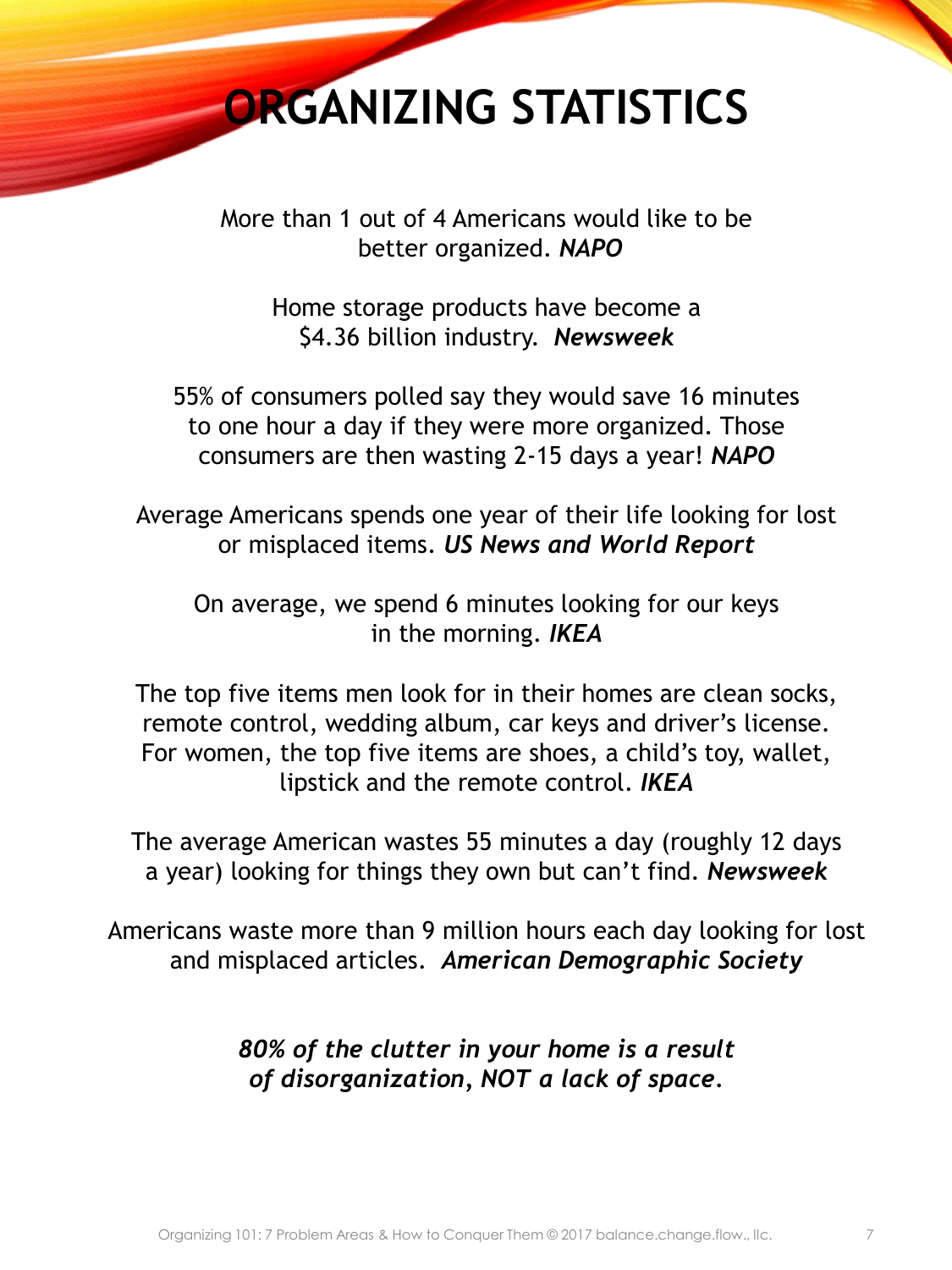### **WHAT DOES GETTING ORGANIZED MEAN?**

### *Getting organized. De-cluttering. Becoming a minimalist.*

We hear about it; we want to do it and then when it comes to taking action we have a tendency to go into avoidance or distraction mode.

It is typically one of our new year's resolutions along with eating healthier, exercising and quitting a bad habit.

> We become motivated and psych ourselves up to get organized.

Then time after time we become exhausted with the mere thought of cleaning out, de-cluttering, donating, selling and getting organized.

### *What does getting organized even mean?*

To some, it means cleaning out everything that is no longer useful.

To others, it is keeping a tidy desk, a clean refrigerator or even establishing a "command center" for home business.

If having items on your desk such as papers, pens or photos of your family or significant other on your desk doesn't feel like clutter to you, then it's not.

### *You should seek to create spaces that make you feel at ease.*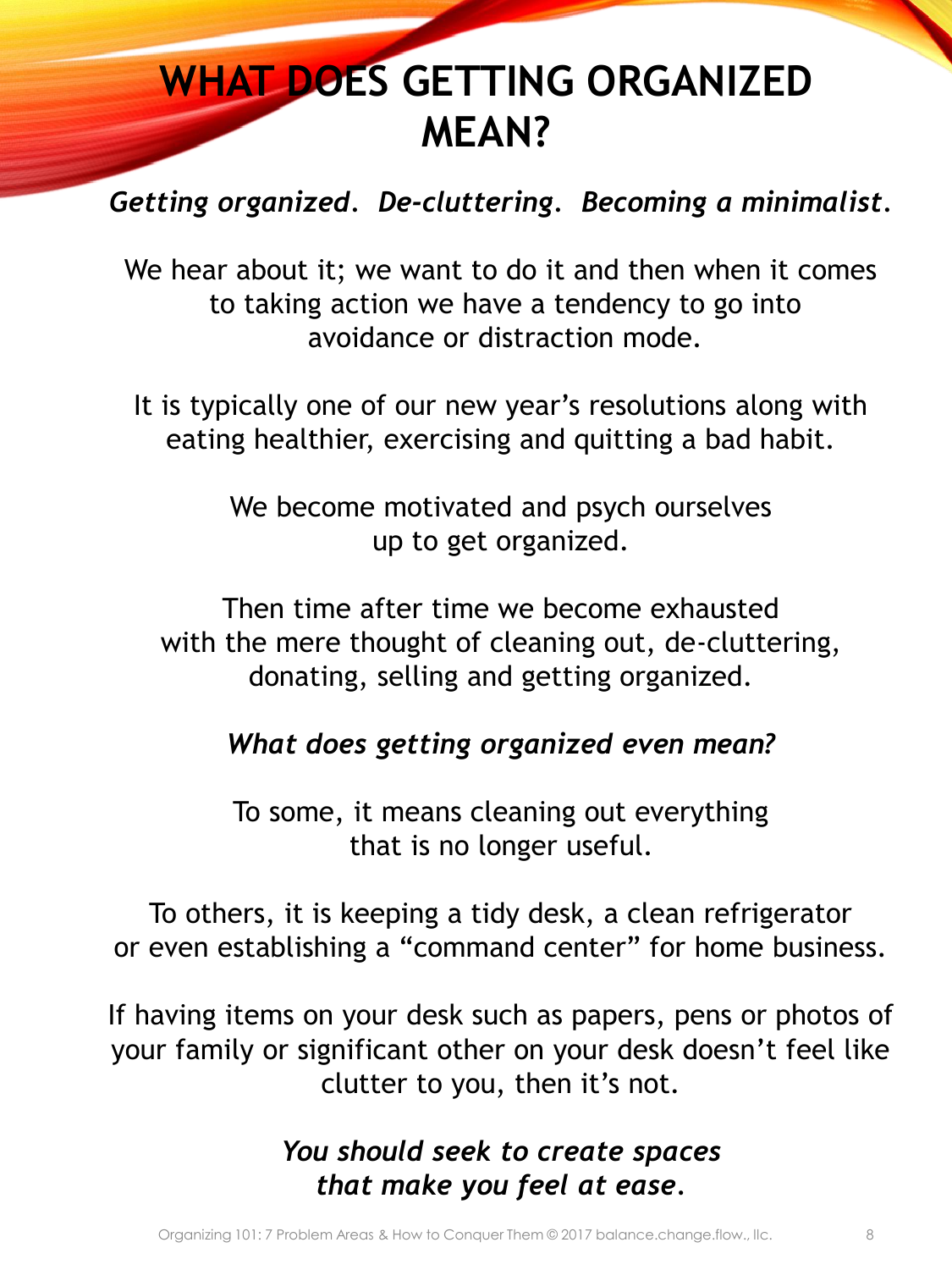### **WHAT DOES GETTING ORGANIZED MEAN?**

As you go through this publication, keep the following in mind:

#### **Apply Constraints**

The number of items we can purchase and consume is unlimited. What we are ultimately limited by is the area where it will be kept or stored. Limit the number of items you purchase to those you will realistically have room for. If you don't have room for it, don't get it until you have made room for it.

#### **Use Small Storage Spaces**

Limiting your storage space can help with limiting consumption. Apply constraints to your storage spaces as well. You'll be able to quickly identify what you really need.

### **Conduct a Monthly Review of the Key Indicators of Disarray**

Every month, review your master closet, kitchen and garage for items you haven't worn, are expired or haven't used. Establish a deadline for when you will get rid of the things that you no longer use.

#### **Store Things Where They Make Sense**

If you have an excess amount of china or silverware, don't store it in your master closet. Make room for it in the kitchen or pantry. If it doesn't fit, get rid of something so that it can live in the place where it makes sense (not where you have room to store it).

*TreeHugger founder Graham Hill, who traded in his million-dollar mansion for a 420 square foot apartment, in an interview with the New York Times, stated: "I like material things as much as anyone. But my experiences show that after a certain point, material objects have a tendency to crowd out the emotional needs they are meant to support. While clutter has been shown to negatively effect your performance, it is your perception of clutter that matters, not someone else's."*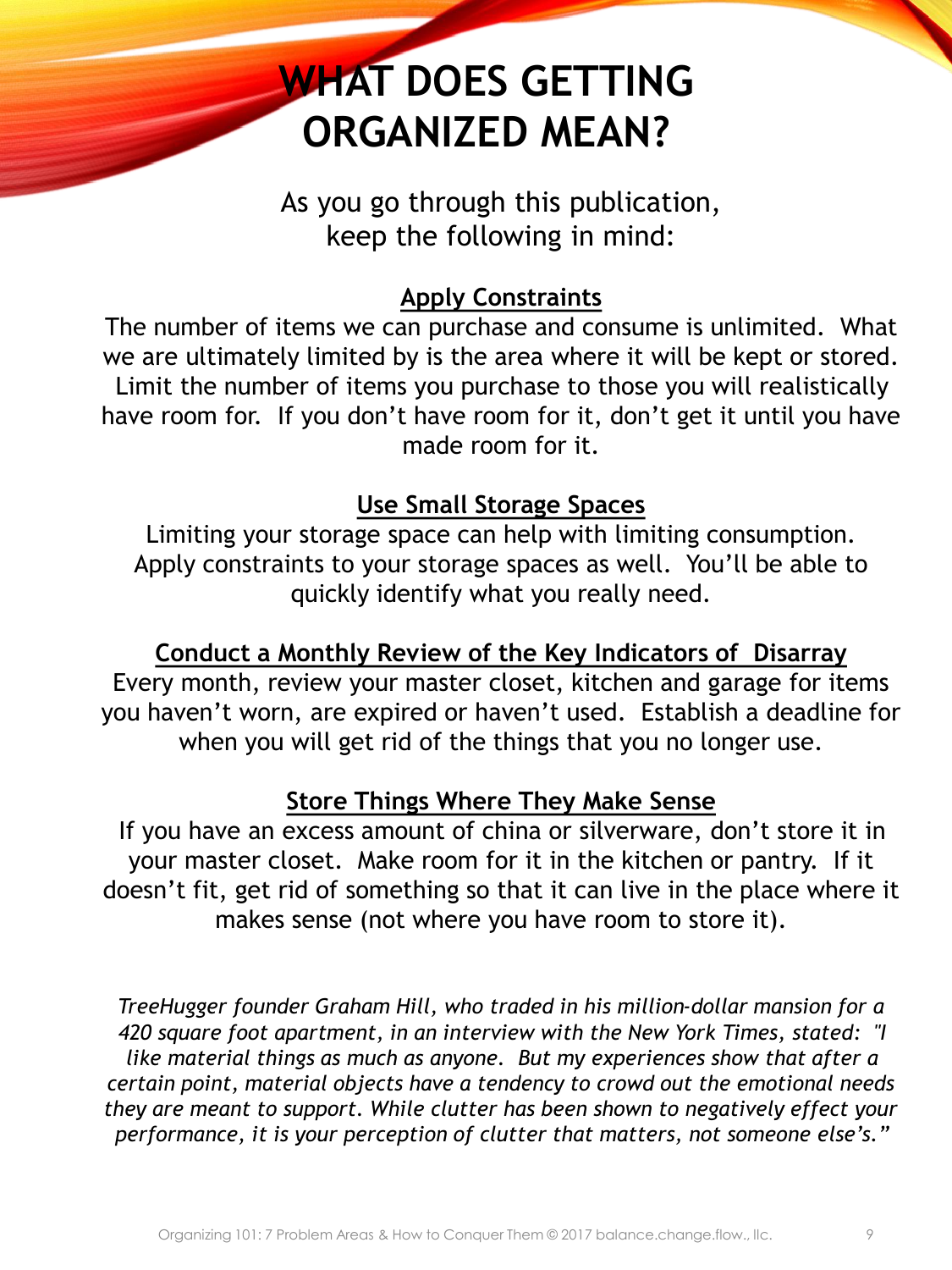## **7 PROBLEM AREAS & KEY INDICATORS OF DISARRAY**

#### **1. Paper**

What can be done with the never-ending supply of paper?

#### **2. Photographs**

The family history in photos—who's even in them?

### **3. Kitchen (Fridge & Pantry) - Key Indicator of Disarray**

When is the last time you cleaned out your fridge or pantry?

#### **4. Garage**

Do you use the garage for a storage area?

### **5. Master Closet & Clothes – Key Indicator of Disarray**

When is the last time you went through everything in the closet?

### **6. Storage – Key Indicator of Disarray**

Do you keep excess items in a storage building, unit or off-site?

### **7. Sentimental Items & Collectibles (Emotional Value vs Market Value)**

Who are you keeping the mementos, memorabilia and family heirlooms for?